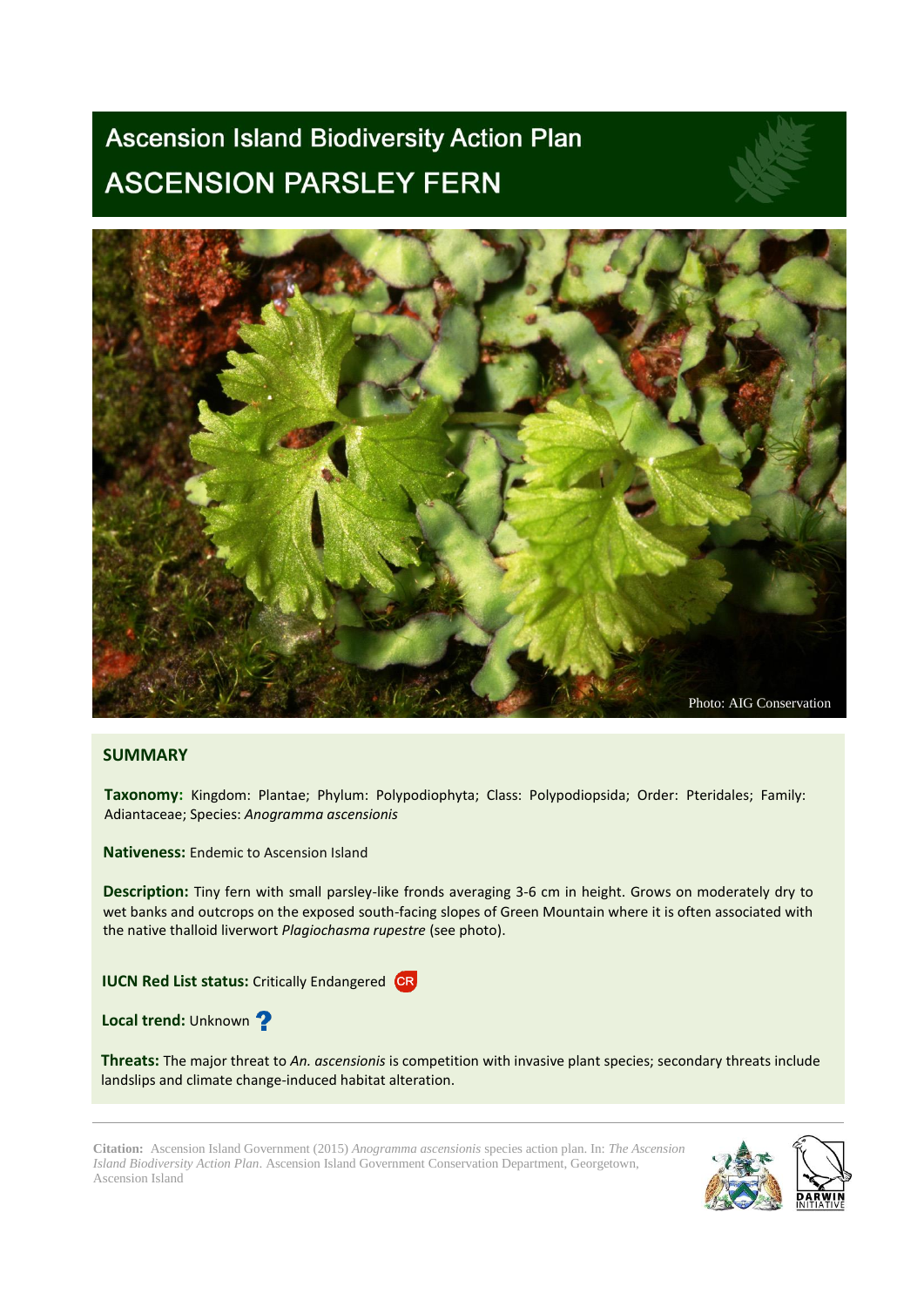

# **Distribution**

## **Global**

*Anogramma ascensionis* is endemic to Ascension Island.

## **Local**

Currently known from only 4 locations on the southern slopes of Green Mountain at altitudes of 600 – 750 m [1]. The highest concentration of plants has been recorded on a dry cinder bank at the westernmost end of Elliott's Path, with smaller numbers found on two exposed cliff faces below Elliott's (Phil's Folly and an unnamed site above Breakneck Valley). In 2014 a small population was also established on Stedson's Ledge, an exposed crag below Elliott's Path which is one of the remaining locations of the endemic grass *Sprobolus caespitosus*. The native range of *A. ascensionis* is unknown but its current distribution is likely to be refugial due to displacement by more competitive introduced species  $[1]$ .



Distribution of *Anogramma ascensionis* in March 2014 (AIG Conservation Department, unpublished data). Symbol sizes are scaled according to total numbers of plants encountered.

| 3. Status            |                         |        |         |                     |                              |
|----------------------|-------------------------|--------|---------|---------------------|------------------------------|
| Population estimate: | 1-40 mature individuals | Trend: | Unknown | <b>IUCN status:</b> | <b>Critically Endangered</b> |

*A. ascensionis* was listed as extinct in the 2003 IUCN Red List of Threatened Species having not been seen in the wild since 1958. A small population was rediscovered in 2009 and the species has now been re-assessed as critically endangered (IUCN 2010). The number of mature individuals in the four known sub-populations has fluctuated between 1 and 40, although the inaccessibility of remaining habitat, the short life span of sporophytes and the cryptic nature of gametophytes make accurate status assessments difficult. The current trend is unknown, but it is clear that numbers have declined precipitously since the Island was settled in the 19th century. Indeed, based on the number of specimens collected by Hooker in 1842 (more than any other endemic) it seems likely that *A. ascensionis* was relatively widespread at that time [1].

# **4. Ecology**

# Habitat

All extant populations occur on exposed, sparsely-vegetated, vertical cinder banks above 600m. However, *A. ascensionis* appears to have a lower exposure tolerance than other native inhabitants of the exposed bank community and probably once flourished in more sheltered and shaded parts of Green Mountain before these habitats were invaded by introduced species [1]. Sporophytes (spore-bearing fronds) of wild plants currently achieve a maximum height of 2 – 4 cm, although herbarium specimens suggest that heights in excess of 10cm were once attained [1]. Given its small size and limited competitive ability, *A. ascensionis* has probably always been an ephemeral, colonist species exploiting relatively bare habitat before later successional communities develop [2].

Reproduction & life history

Reproduces sexually [1]. Sporophytes release green spores which must germinate soon after dispersal [2]. The gametophytes are functionally perennial (i.e. persist for several years) whereas sporophytes function as short-lived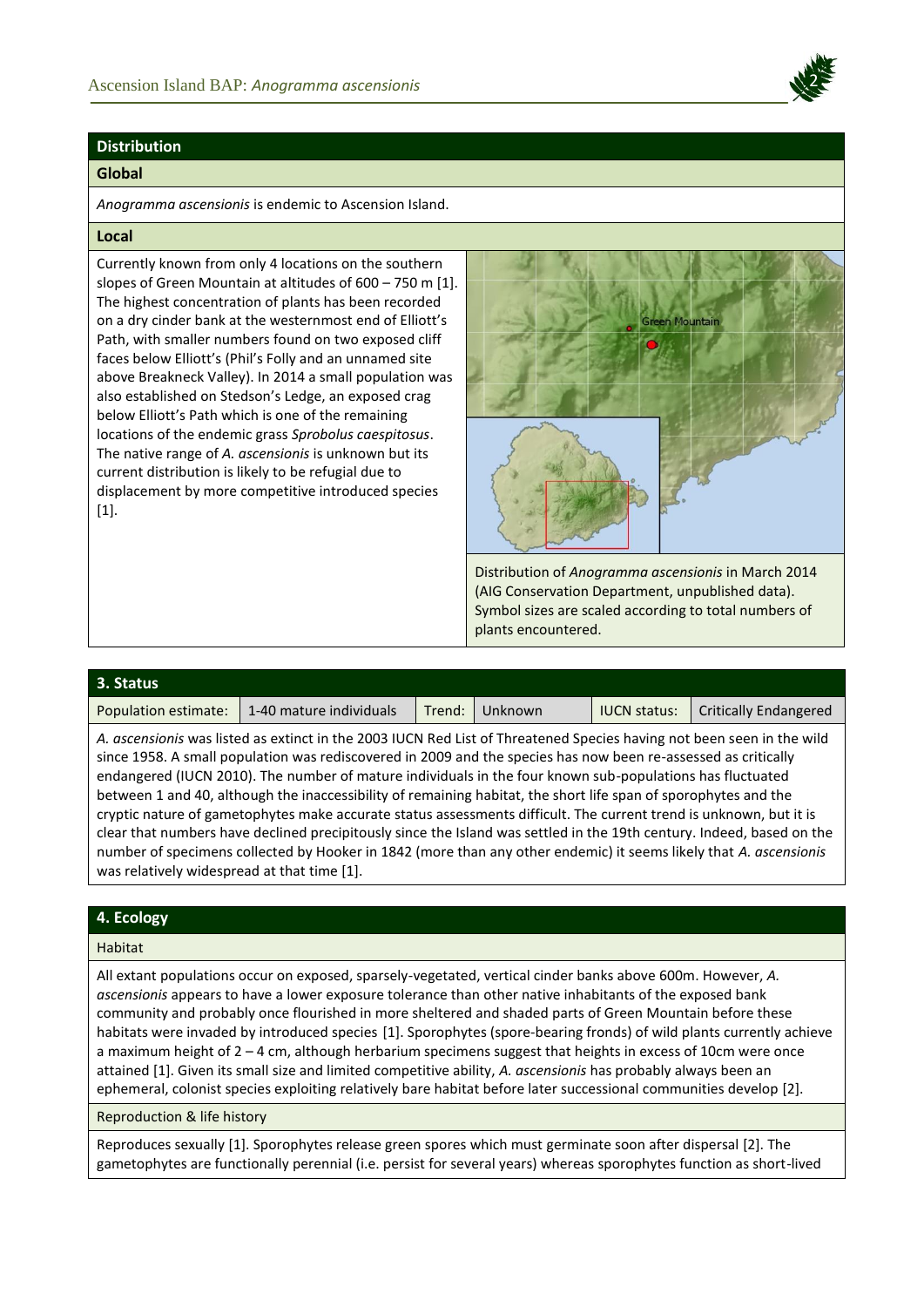

annuals, sometimes surviving for just a few months [2]. Like other *Anogramma* species, *A. ascensionis* gametophytes may be able to remain dormant as a vegetative bud, or tubercle, during environmentally stressful periods and regenerate when more favourable conditions resume [1,3].

#### Taxonomy & population structure

Phylogenetic analyses have indicated a close relationship between *A. ascensionis* and Brazilian populations of *A. chaerophylla,* suggesting a recent colonisation from the neotropics [1]. However, *A. ascensionis* is morphologically and ecologically distinct from all other members of the genus [2,4].

**4. Threats\***

| 8.1.2 Invasive non-native/alien species/diseases (named species) | Impact:   HIGH |  |
|------------------------------------------------------------------|----------------|--|
|------------------------------------------------------------------|----------------|--|

Competition with invasive, introduced weeds was almost certainly the major driver in the decline of *A. ascensionis* in the wild and remains the primary threat to the species' survival today [2,3]. Introduced maidenhair ferns (*Adiantum raddianum* and *Adiantum capillus-veneris*), grasses such as *Sporobolus africanus* and *Paspalum scrobiculatum*, and broadleaved weeds such as *Clidemia hirta* (Koster's curse) and *Begonia hirtella* now occupy most of the moist cinder banks that would formerly have provided habitat [1–3]. The few remaining individuals appear to be confined to exposed, marginal habitats on the edge of the species natural range and are considerably smaller and less fecund than 19th century herbarium specimens [1].

| 11.1 Climate change & severe weather: Habitat shifting & alteration |  | Impact: UNKNOWN |
|---------------------------------------------------------------------|--|-----------------|
|---------------------------------------------------------------------|--|-----------------|

Although many *Anogramma* species are able to tolerate periods of dry weather in a vegetative state, sporophytes are only produced under suitably damp conditions [3]. Any reduction in precipitation and/or increase in evapotranspiration on Green Mountain as a result of anthropogenic climate change would therefore pose a potentially serious threat to the remaining populations of *Anogramma ascensionis*, which are already thought to be growing in sub-optimal conditions [1]. It is difficult to predict long-term changes in precipitation at Ascension Island with any degree of certainty [5]. However, many global climate models agree that rising temperatures are likely to lead to a reduction in low-level cloudiness and a gradual drying out of montane cloud forest ecosystems, such as that found on the upper reaches of Green Mountain [6].

**10.3 Avalanches/landslides Impact:** MEDIUM

*Anogramma ascensionis* is only known from four steep and potentially unstable cinder banks and is therefore highly vulnerable to landslips which occur periodically on the upper slopes of Green Mountain and could instantly destroy a large proportion of the world population.

\*Threats are classified and scored according to th[e IUCN-CMP Unified Classification of Direct Threats](http://www.iucnredlist.org/technical-documents/classification-schemes/threats-classification-scheme) [7]

# Relevant policies and legislation

Local

Anogramma ascensionis is protected under the [Wildlife Protection Ordinance 2013,](http://www.ascension-island.gov.ac/wp-content/uploads/2013/04/ORD-6-2013-Wildlife-Protection-Ordinance-Asc.pdf) which prohibits the damaging, killing or possession of protected species without license.

All populations are contained within Green Mountain National Park designated under the [National Protected Areas](http://www.ascension-island.gov.ac/wp-content/uploads/2013/04/LN-5-National-Protected-Areas-Order-ASC.pdf)  [Order 2014.](http://www.ascension-island.gov.ac/wp-content/uploads/2013/04/LN-5-National-Protected-Areas-Order-ASC.pdf) The [National Protected Areas Regulations 2014](http://www.ascension-island.gov.ac/wp-content/uploads/2013/04/LN-6-Regulations-for-NATION-PROTECTED-AREAS-ASC.pdf) restrict all forms of development within the national park.

## Management notes

Since its rediscovery in 2009, significant progress has been made in securing the future of *An. ascensionis*. *In vitro* propagation protocols have been developed at Royal Botanic Gardens Kew with good germination success, sporophyte production and survival rates [1]. A living collection of several thousand plants has also been established and a stock of 150 gametophytes is held in cryopreservation at the Conservation Biotechnology Unit. Since June 2013, 78 clusters of cultivated gametophytes (ca. 1400 individuals) have been repatriated from Kew to Ascension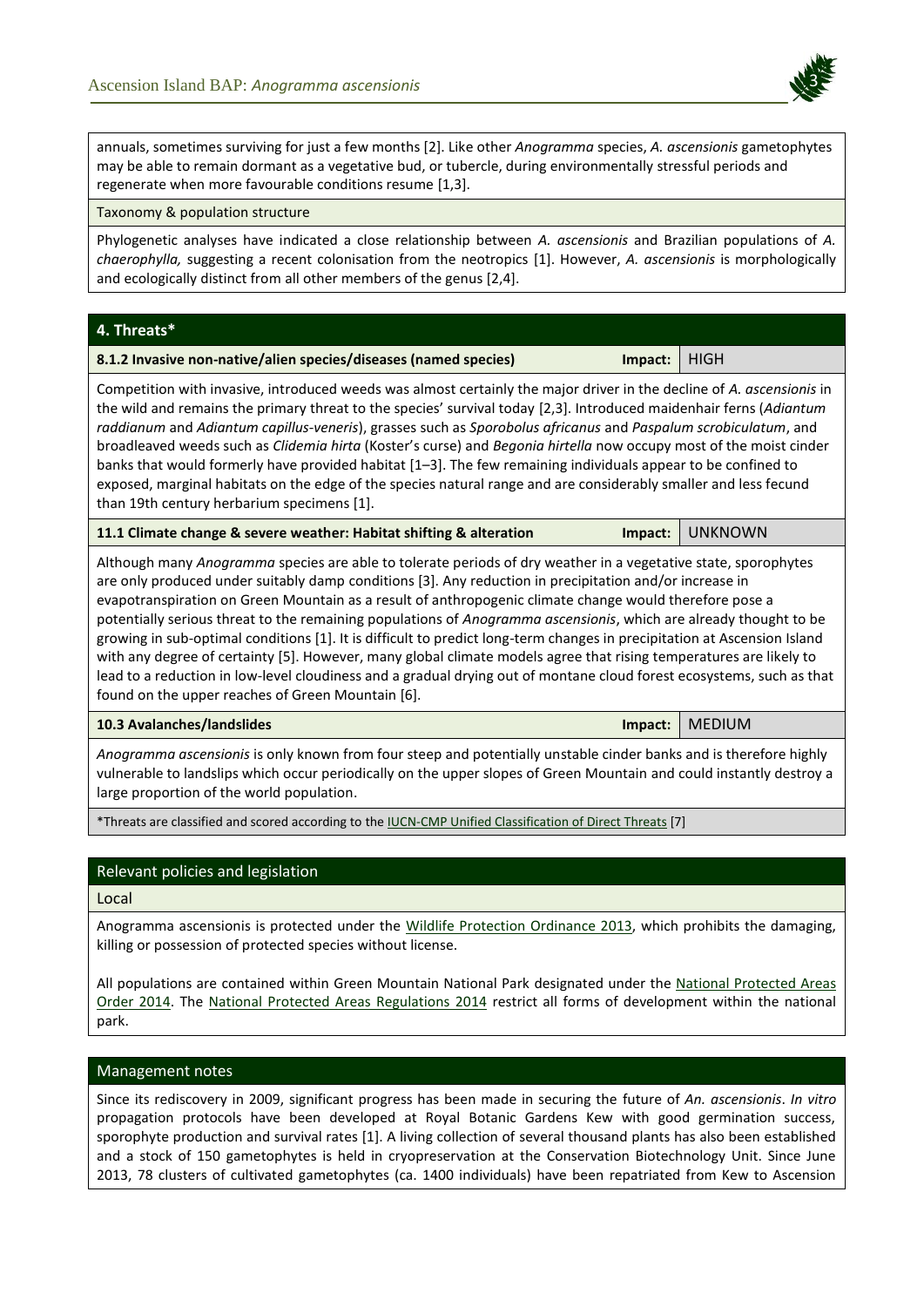

Island and a number of these have been successfully introduced into wild populations. In 2014, 7 sporophytes and approximately 60 gametophyes from cultivated stock were introduced to an exposed, seep area known locally as 'Stedson's Ledge' and have established well, producing more than 175 sporophytes, 7 of which have reached maturity and produced spore.

Despite this, *A. ascensionis* remains extremely vulnerable to extinction in the wild and efforts to strengthen its precarious situation are urgently needed. Protecting existing localities from encroachment by introduced weeds is of highest priority and should be achievable through frequent, light management. In particular the spread of maidenhair ferns is believed to have been an important contributory factor in the decline of the species and its removal and the maintenance of free areas in these locations is likely to be essential. Bolstering existing wild populations and establishing new populations is also crucial to reduce the species susceptibility to catastrophic events such as landslips and droughts, as well as buffering against stochastic variation in demographic rates that could carry the species into extinction. Achieving this objective will require the establishment of a local cultivation programme on Ascension Island, both as a source of material for restoration efforts and as a source of spore for further propagation work. Sterile micro-propagation facilities are currently being developed on Island and will hopefully enable the replication of horticultural protocols developed at RBG Kew.

Reintroduction trials at Stedson's Ledge demonstrate that cultivated *A. ascensionis* can be successfully restored into wild habitats, provided that suitable sites can be found. In this case, the presence of the closely-associated liverwort *Plagiochasma rupestre* was used as an indicator of habitat suitability and its distribution could be used to identify further reintroduction sites [3]. However, the number of existing, weed-free locations is likely to be rather limited and restricted to drier, more marginal habitat. In the longer term, therefore, the restoration of wetter, seep and drip areas will need to be attempted, probably as part of a wider restoration programme aimed at reinstating the native vascular plant and bryophyte communities of these habitats [3]. Given the limited competitive ability of the native flora, such areas are likely to remain highly susceptible to reinvasion by introduced weeds, so it is vital that on-going management requirements are assessed at a small scale before embarking on a larger programme.

Ultimately, the long term management objective for *Anogramma ascensionis* (and other endemic flora) must be to support the development of self-sustaining populations that are able to survive with little or no human intervention. However, unless the original causes of decline can be addressed it is difficult to envisage how this can be achieved at present. Manually restoring and maintaining extensive areas of native habitat is generally regarded as unfeasible with the resources available within the Territory. Instead, securing the long-term survival of species like *A. ascensionis* may depend upon finding permanent ways of reducing the dominance of key competitors (e.g. through biological control) and/or exploring whether stable, mixed communities of indigenous and introduced species can be encouraged to develop. Careful experimentation and reporting of results will be needed to assess these options.